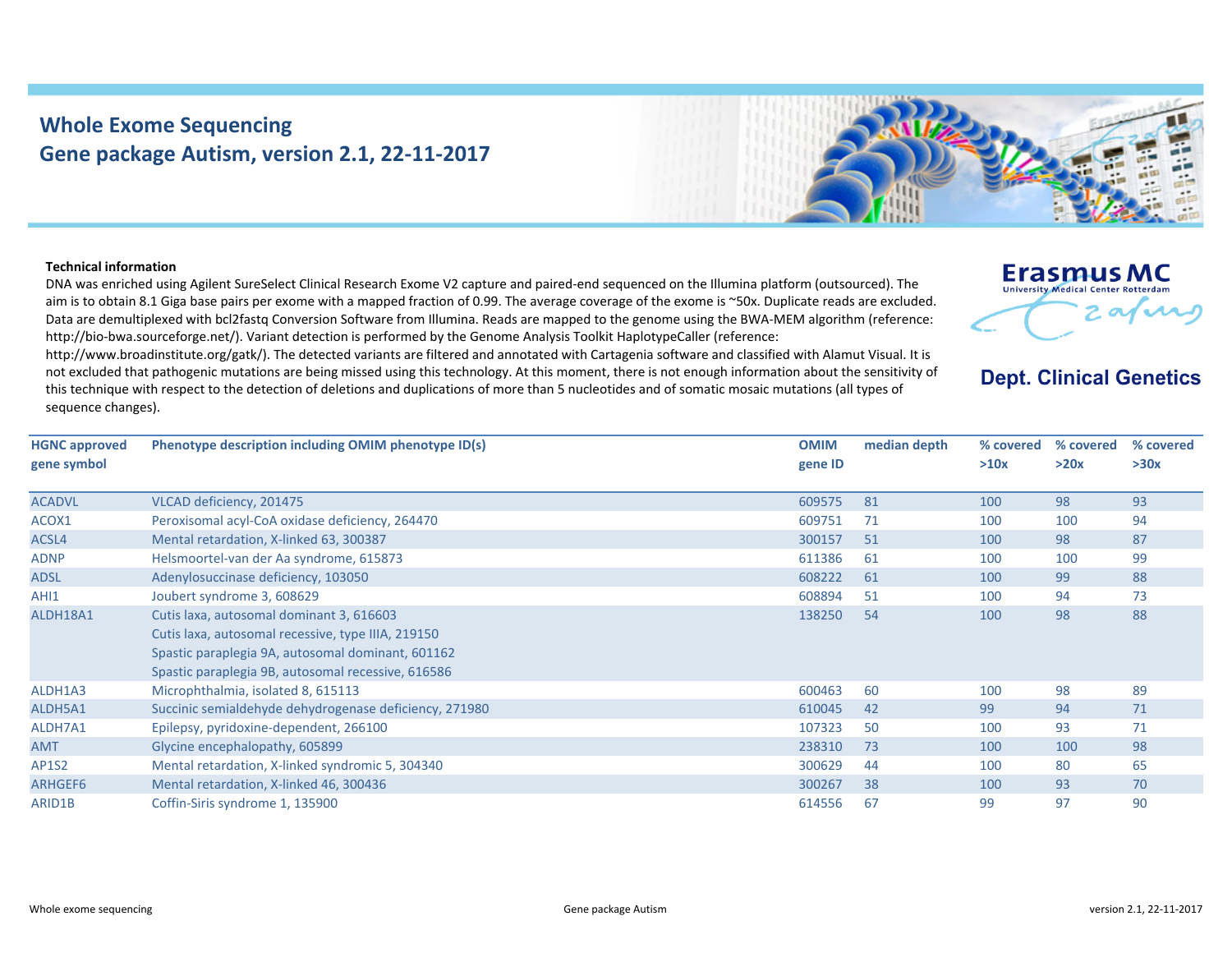| <b>HGNC approved</b> | Phenotype description including OMIM phenotype ID(s)                                                    | <b>OMIM</b> | median depth |            | % covered % covered | % covered |
|----------------------|---------------------------------------------------------------------------------------------------------|-------------|--------------|------------|---------------------|-----------|
| gene symbol          |                                                                                                         | gene ID     |              | >10x       | >20x                | >30x      |
|                      |                                                                                                         |             |              |            |                     |           |
| <b>ARX</b>           | Epileptic encephalopathy, early infantile, 1, 308350<br>Hydranencephaly with abnormal genitalia, 300215 | 300382      | 42           | 89         | 80                  | 65        |
|                      | Lissencephaly, X-linked 2, 300215                                                                       |             |              |            |                     |           |
|                      | Mental retardation, X-linked 29 and others, 300419                                                      |             |              |            |                     |           |
|                      | Partington syndrome, 309510                                                                             |             |              |            |                     |           |
|                      | Proud syndrome, 300004                                                                                  |             |              |            |                     |           |
| ATP1A2               | Alternating hemiplegia of childhood, 104290                                                             | 182340      | 86           | 100        | 100                 | 99        |
|                      | Migraine, familial basilar, 602481                                                                      |             |              |            |                     |           |
|                      | Migraine, familial hemiplegic, 2, 602481                                                                |             |              |            |                     |           |
| ATP1A3               | Alternating hemiplegia of childhood 2, 614820                                                           | 182350      | 91           | 100        | 100                 | 100       |
|                      | CAPOS syndrome, 601338                                                                                  |             |              |            |                     |           |
|                      | Dystonia-12, 128235                                                                                     |             |              |            |                     |           |
| <b>ATRX</b>          | Alpha-thalassemia myelodysplasia syndrome, somatic, 300448                                              | 300032      | 40           | 100        | 91                  | 76        |
|                      | Alpha-thalassemia/mental retardation syndrome, 301040                                                   |             |              |            |                     |           |
|                      | Mental retardation-hypotonic facies syndrome, 309580                                                    |             |              |            |                     |           |
| AUTS2                | Mental retardation, autosomal dominant 26, 615834                                                       | 607270      | 60           | 100        | 97                  | 91        |
| <b>BCKDK</b>         | Branched-chain ketoacid dehydrogenase kinase deficiency, 614923                                         | 614901      | 96           | 100        | 100                 | 100       |
| <b>BRAF</b>          | Adenocarcinoma of lung, somatic, 211980                                                                 | 164757      | 53           | 100        | 98                  | 84        |
|                      | Cardiofaciocutaneous syndrome, 115150                                                                   |             |              |            |                     |           |
|                      | Colorectal cancer, somatic                                                                              |             |              |            |                     |           |
|                      | LEOPARD syndrome 3, 613707                                                                              |             |              |            |                     |           |
|                      | Melanoma, malignant                                                                                     |             |              |            |                     |           |
|                      | Nonsmall cell lung cancer                                                                               |             |              |            |                     |           |
| C12orf57             | Noonan syndrome 7, 613706<br>Temtamy syndrome, 218340                                                   | 615140      | 103          |            |                     | 100       |
| CACNA1C              | Brugada syndrome 3, 611875                                                                              | 114205      | 66           | 100<br>100 | 100<br>99           | 95        |
|                      | Timothy syndrome, 601005                                                                                |             |              |            |                     |           |
| CACNA1F              | Aland Island eye disease, 300600                                                                        | 300110      | 63           | 100        | 99                  | 91        |
|                      | Cone-rod dystrophy, X-linked, 3, 300476                                                                 |             |              |            |                     |           |
|                      | Night blindness, congenital stationary (incomplete), 2A, X-linked, 300071                               |             |              |            |                     |           |
| <b>CACNA1H</b>       | {Epilepsy, childhood absence, susceptibility to, 6}, 611942                                             | 607904      | 78           | 100        | 98                  | 95        |
|                      | {Epilepsy, idiopathic generalized, susceptibility to, 6}, 611942                                        |             |              |            |                     |           |
|                      | Hyperaldosteronism, familial, type IV, 617027                                                           |             |              |            |                     |           |
| CAMTA1               | Cerebellar ataxia, nonprogressive, with mental retardation, 614756                                      | 611501      | 90           | 100        | 98                  | 94        |
| <b>CASK</b>          | FG syndrome 4, 300422                                                                                   | 300172      | 42           | 100        | 95                  | 69        |
|                      | Mental retardation and microcephaly with pontine and cerebellar hypoplasia, 300749                      |             |              |            |                     |           |
|                      | Mental retardation, with or without nystagmus, 300422                                                   |             |              |            |                     |           |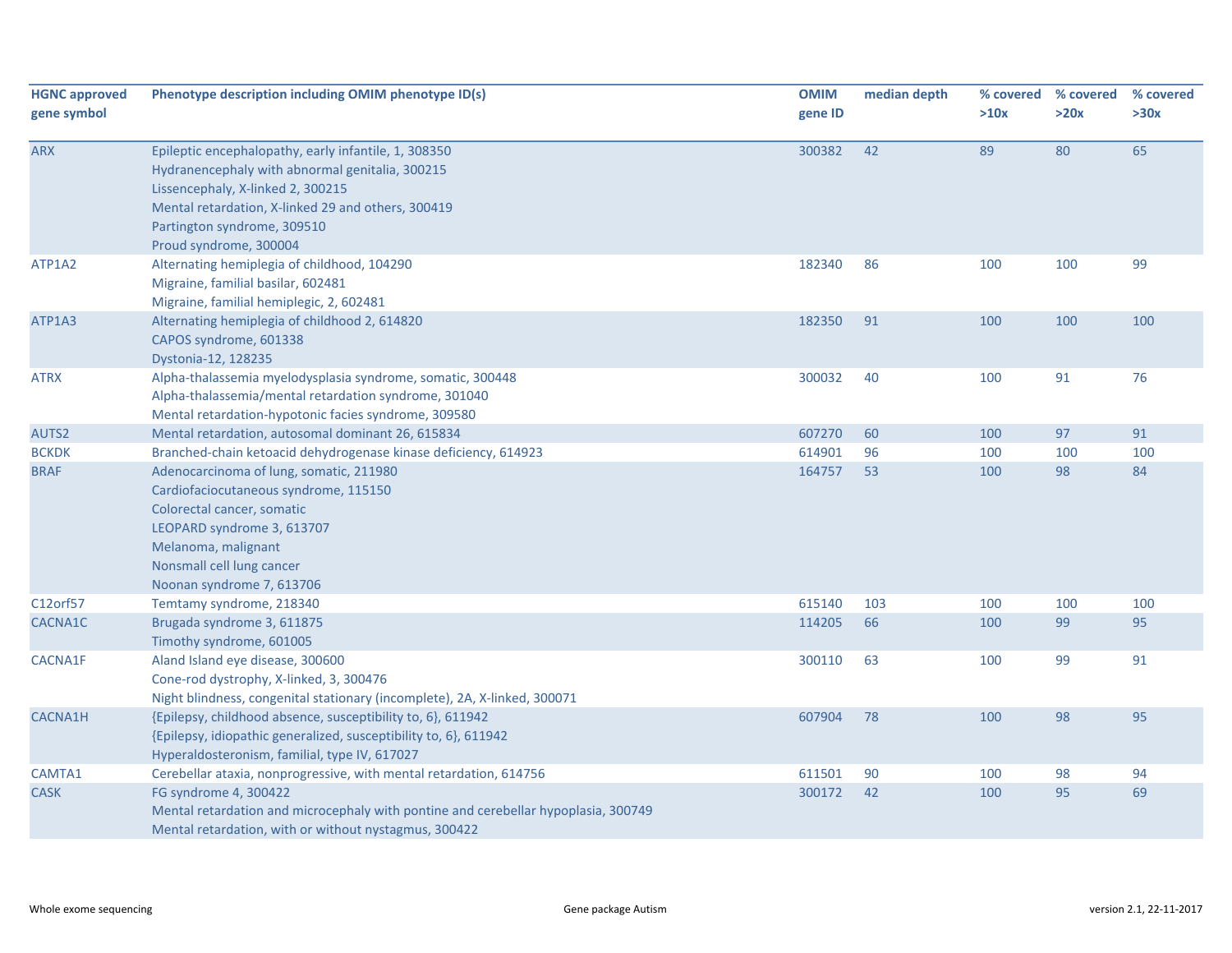| <b>HGNC approved</b> | Phenotype description including OMIM phenotype ID(s)                                                                                                                                                                                          | <b>OMIM</b> | median depth | % covered | % covered | % covered |
|----------------------|-----------------------------------------------------------------------------------------------------------------------------------------------------------------------------------------------------------------------------------------------|-------------|--------------|-----------|-----------|-----------|
| gene symbol          |                                                                                                                                                                                                                                               | gene ID     |              | >10x      | >20x      | >30x      |
| <b>CBS</b>           | Homocystinuria, B6-responsive and nonresponsive types, 236200<br>Thrombosis, hyperhomocysteinemic, 236200                                                                                                                                     | 613381      | 70           | 100       | 100       | 96        |
| CDKL5                | Epileptic encephalopathy, early infantile, 2, 300672                                                                                                                                                                                          | 300203      | 46           | 100       | 93        | 78        |
| CDKN1C               | Beckwith-Wiedemann syndrome, 130650<br>IMAGE syndrome, 614732                                                                                                                                                                                 | 600856      | 56           | 91        | 83        | 74        |
| <b>CEP290</b>        | ?Bardet-Biedl syndrome 14, 615991<br>Joubert syndrome 5, 610188<br>Leber congenital amaurosis 10, 611755<br>Meckel syndrome 4, 611134<br>Senior-Loken syndrome 6, 610189                                                                      | 610142      | 57           | 100       | 98        | 84        |
| CHD <sub>2</sub>     | Epileptic encephalopathy, childhood-onset, 615369                                                                                                                                                                                             | 602119      | 50           | 100       | 98        | 85        |
| CHD7                 | CHARGE syndrome, 214800<br>Hypogonadotropic hypogonadism 5 with or without anosmia, 612370                                                                                                                                                    | 608892      | 60           | 100       | 99        | 93        |
| CHD <sub>8</sub>     | {Autism, susceptibility to, 18}, 615032                                                                                                                                                                                                       | 610528      | 64           | 100       | 99        | 92        |
| CLN <sub>8</sub>     | Ceroid lipofuscinosis, neuronal, 8, 600143<br>Ceroid lipofuscinosis, neuronal, 8, Northern epilepsy variant, 610003                                                                                                                           | 607837      | 81           | 100       | 100       | 100       |
| CNTNAP2              | {Autism susceptibility 15}, 612100<br>Cortical dysplasia-focal epilepsy syndrome, 610042<br>Pitt-Hopkins like syndrome 1, 610042                                                                                                              | 604569      | 48           | 100       | 99        | 89        |
| <b>COL18A1</b>       | Knobloch syndrome, type 1, 267750                                                                                                                                                                                                             | 120328      | 76           | 100       | 100       | 95        |
| <b>CREBBP</b>        | Rubinstein-Taybi syndrome 1, 180849                                                                                                                                                                                                           | 600140      | 81           | 100       | 99        | 91        |
| <b>CTCF</b>          | Mental retardation, autosomal dominant 21, 615502                                                                                                                                                                                             | 604167      | 70           | 100       | 100       | 99        |
| CTNNB1               | Colorectal cancer, somatic, 114500<br>Hepatocellular carcinoma, somatic, 114550<br>Medulloblastoma, somatic, 155255<br>Mental retardation, autosomal dominant 19, 615075<br>Ovarian cancer, somatic, 167000<br>Pilomatricoma, somatic, 132600 | 116806      | 47           | 100       | 100       | 92        |
| DCHS1                | Mitral valve prolapse 2, 607829<br>Van Maldergem syndrome 1, 601390                                                                                                                                                                           | 603057      | 94           | 100       | 100       | 100       |
| <b>DCX</b>           | Lissencephaly, X-linked, 300067<br>Subcortical laminal heteropia, X-linked, 300067                                                                                                                                                            | 300121      | 47           | 100       | 96        | 83        |
| DEAF1                | ?Dyskinesia, seizures, and intellectual developmental disorder, 617171<br>Mental retardation, autosomal dominant 24, 615828                                                                                                                   | 602635      | 56           | 99        | 85        | 84        |
| DEPDC5               | Epilepsy, familial focal, with variable foci 1, 604364                                                                                                                                                                                        | 614191      | 56           | 100       | 98        | 90        |
| DHCR7                | Smith-Lemli-Opitz syndrome, 270400                                                                                                                                                                                                            | 602858      | 84           | 100       | 100       | 100       |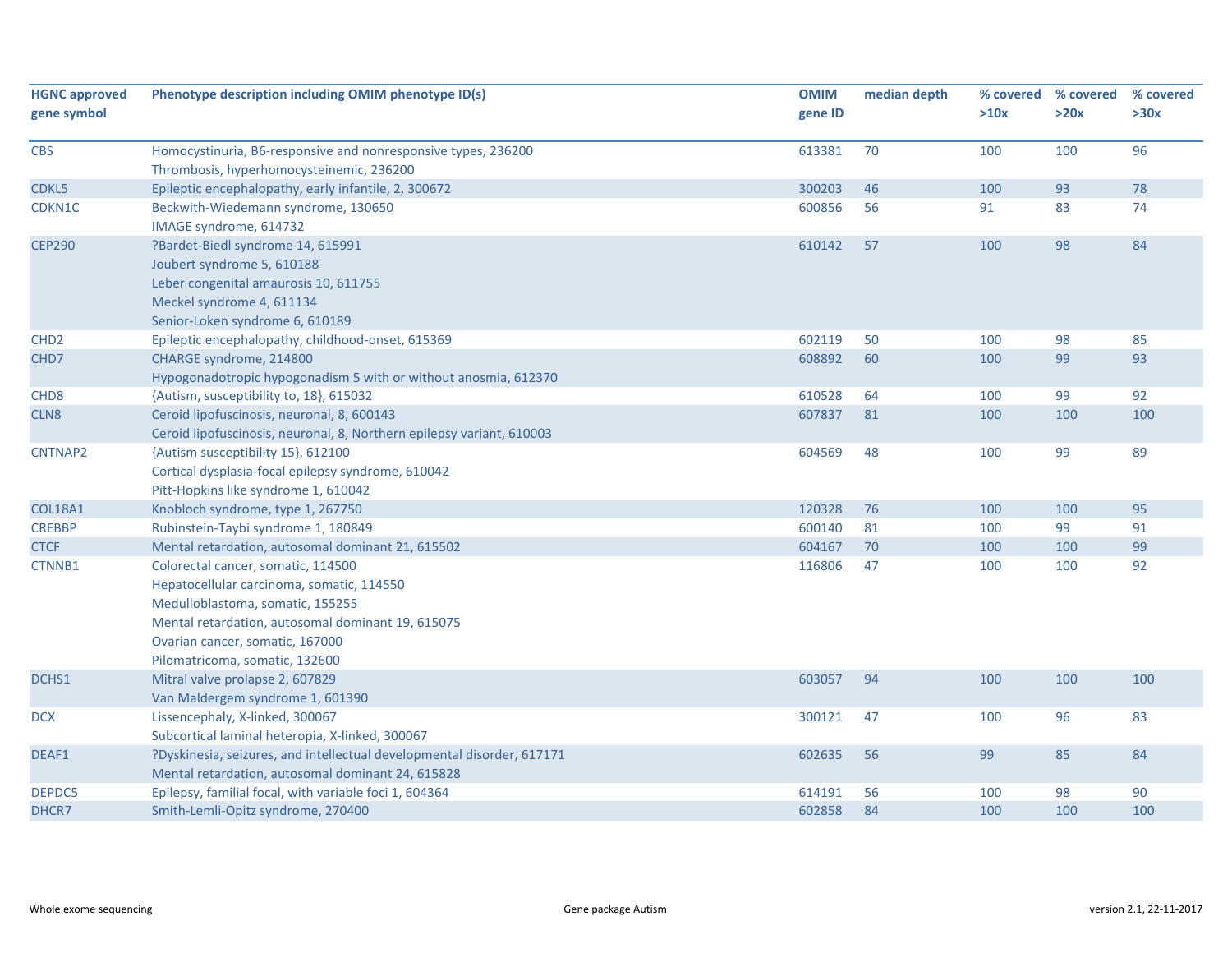| <b>HGNC approved</b> | Phenotype description including OMIM phenotype ID(s)                                                                    | <b>OMIM</b> | median depth     | % covered | % covered | % covered |
|----------------------|-------------------------------------------------------------------------------------------------------------------------|-------------|------------------|-----------|-----------|-----------|
| gene symbol          |                                                                                                                         | gene ID     |                  | >10x      | >20x      | >30x      |
| <b>DMD</b>           | Becker muscular dystrophy, 300376                                                                                       | 300377      | 38               | 100       | 94        | 71        |
|                      | Cardiomyopathy, dilated, 3B, 302045                                                                                     |             |                  |           |           |           |
|                      | Duchenne muscular dystrophy, 310200                                                                                     |             |                  |           |           |           |
| <b>DMPK</b>          | Myotonic dystrophy 1, 160900                                                                                            | 605377      | 69               | 100       | 99        | 93        |
| <b>DPYD</b>          | Dihydropyrimidine dehydrogenase deficiency, 274270                                                                      | 612779      | 46               | 100       | 99        | 85        |
|                      | 5-fluorouracil toxicity, 274270                                                                                         |             |                  |           |           |           |
| DYRK1A               | Mental retardation, autosomal dominant 7, 614104                                                                        | 600855      | 54               | 100       | 98        | 87        |
| EHMT1                | Kleefstra syndrome, 610253                                                                                              | 607001      | 81               | 99        | 99        | 98        |
| EIF4E                | {Autism, susceptibility to, 19}, 615091                                                                                 | 133440      | 51               | 100       | 95        | 86        |
| ELP4                 | ?Aniridia 2, 617141                                                                                                     | 606985      | 51               | 98        | 89        | 67        |
| FGD1                 | Aarskog-Scott syndrome, 305400                                                                                          | 300546      | 60               | 100       | 99        | 95        |
|                      | Mental retardation, X-linked syndromic 16, 305400                                                                       |             |                  |           |           |           |
| FOXG1                | Rett syndrome, congenital variant, 613454                                                                               | 164874      | 60               | 99        | 91        | 82        |
| FOXP1                | Mental retardation with language impairment and with or without autistic features, 613670                               | 605515      | 56               | 100       | 99        | 89        |
| FOXP2                | Speech-language disorder-1, 602081                                                                                      | 605317      | 50               | 100       | 98        | 84        |
| FTSJ1                | Mental retardation, X-linked 9/44, 309549                                                                               | 300499      | 68               | 100       | 100       | 94        |
| GABRB3               | {Epilepsy, childhood absence, susceptibility to, 5}, 612269                                                             | 137192      | 64               | 100       | 99        | 95        |
|                      | Epileptic encephalopathy, early infantile, 43, 617113                                                                   |             |                  |           |           |           |
| <b>GAMT</b>          | Cerebral creatine deficiency syndrome 2, 612736                                                                         | 601240      | 60               | 100       | 97        | 90        |
| <b>GATM</b>          | Cerebral creatine deficiency syndrome 3, 612718                                                                         | 602360      | 44               | 100       | 100       | 89        |
| <b>GCSH</b>          | Glycine encephalopathy, 605899                                                                                          | 238330      | 70               | 100       | 91        | 57        |
| <b>GLDC</b>          | Glycine encephalopathy, 605899                                                                                          | 238300      | 50               | 100       | 94        | 82        |
| <b>GLYCTK</b>        | D-glyceric aciduria, 220120                                                                                             | 610516      | 108              | 100       | 100       | 100       |
| <b>GNS</b>           | Mucopolysaccharidosis type IIID, 252940                                                                                 | 607664      | 46               | 100       | 98        | 88        |
| GRIA3                | Mental retardation, X-linked 94, 300699                                                                                 | 305915      | 42               | 100       | 97        | 80        |
| GRIN2A               | Epilepsy, focal, with speech disorder and with or without mental retardation, 245570                                    | 138253      | 76               | 100       | 100       | 99        |
| GRIN2B               | Epileptic encephalopathy, early infantile, 27, 616139                                                                   | 138252      | 89               | 100       | 100       | 96        |
|                      | Mental retardation, autosomal dominant 6, 613970                                                                        |             |                  |           |           |           |
| H <sub>19</sub>      | Beckwith-Wiedemann syndrome, 130650                                                                                     | 103280      | No coverage data |           |           |           |
|                      | Silver-Russell syndrome, 180860                                                                                         |             |                  |           |           |           |
|                      | Wilms tumor 2, 194071                                                                                                   |             |                  |           |           |           |
| HCN1                 | Epileptic encephalopathy, early infantile, 24, 615871                                                                   | 602780      | 80               | 100       | 99        | 93        |
| <b>HDC</b>           | {Gilles de la Tourette syndrome, susceptibility to}, 137580                                                             | 142704      | 76               | 100       | 100       | 98        |
| <b>HEPACAM</b>       | Megalencephalic leukoencephalopathy with subcortical cysts 2A, 613925                                                   | 611642      | 62               | 100       | 100       | 90        |
|                      | Megalencephalic leukoencephalopathy with subcortical cysts 2B, remitting, with or without mental<br>retardation, 613926 |             |                  |           |           |           |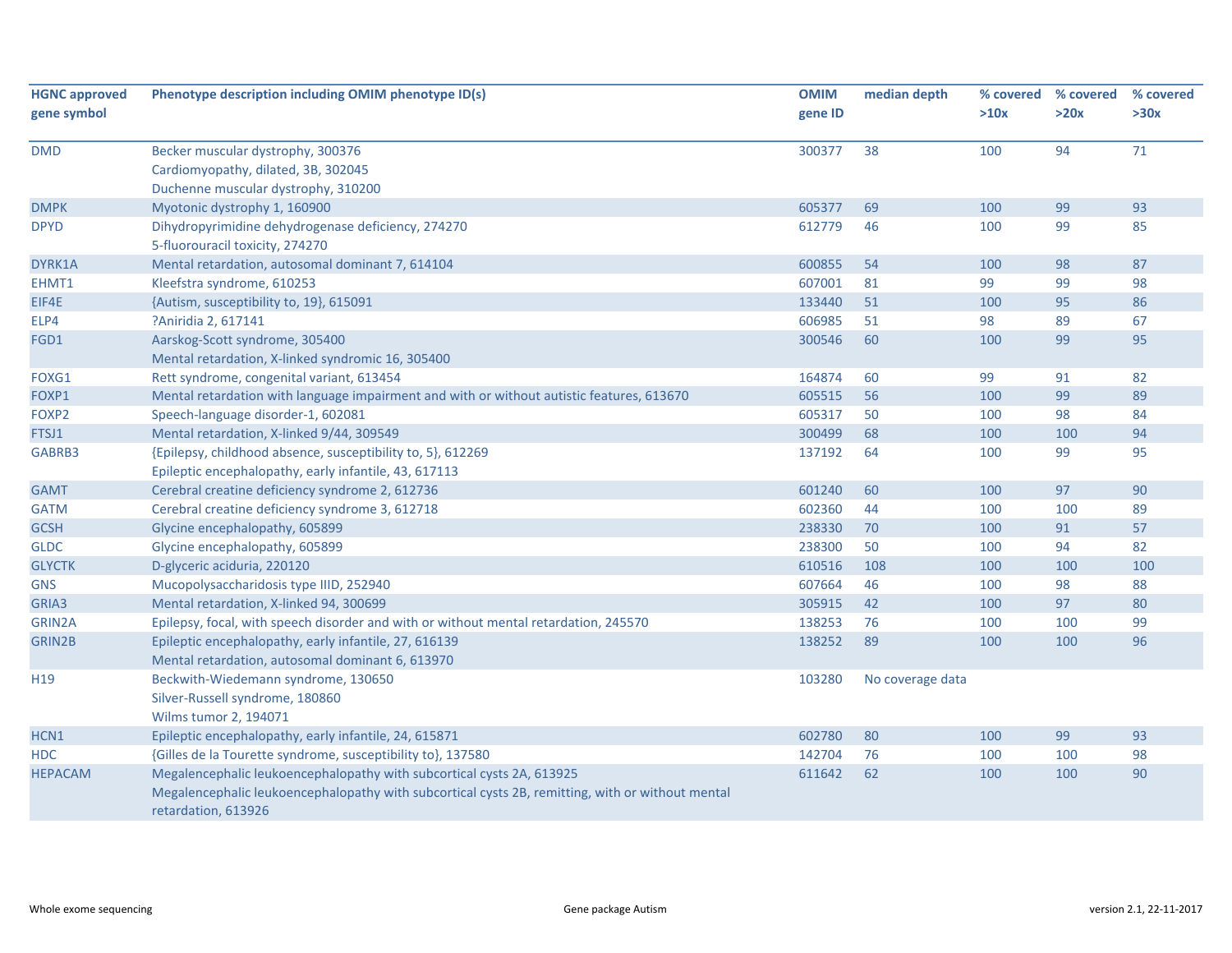| <b>HGNC</b> approved | Phenotype description including OMIM phenotype ID(s)                                                              | <b>OMIM</b> | median depth     |      | % covered % covered | % covered |
|----------------------|-------------------------------------------------------------------------------------------------------------------|-------------|------------------|------|---------------------|-----------|
| gene symbol          |                                                                                                                   | gene ID     |                  | >10x | >20x                | >30x      |
| HERC <sub>2</sub>    | Mental retardation, autosomal recessive 38, 615516                                                                | 605837      | 73               | 100  | 99                  | 95        |
|                      | [Skin/hair/eye pigmentation 1, blond/brown hair], 227220                                                          |             |                  |      |                     |           |
|                      | [Skin/hair/eye pigmentation 1, blue/nonblue eyes], 227220                                                         |             |                  |      |                     |           |
| <b>HGSNAT</b>        | Mucopolysaccharidosis type IIIC (Sanfilippo C), 252930                                                            | 610453      | 48               | 94   | 94                  | 85        |
|                      | Retinitis pigmentosa 73, 616544                                                                                   |             |                  |      |                     |           |
| HOXA1                | Athabaskan brainstem dysgenesis syndrome, 601536                                                                  | 142955      | 104              | 100  | 100                 | 100       |
|                      | Bosley-Salih-Alorainy syndrome, 601536                                                                            |             |                  |      |                     |           |
| IGF <sub>2</sub>     | ?Growth restriction, severe, with distinctive facies, 616489                                                      | 613037      | 73               | 100  | 100                 | 100       |
| IL1RAPL1             | Mental retardation 21/34, 300143                                                                                  | 300206      | 50               | 100  | 99                  | 83        |
| <b>INPP5E</b>        | Joubert syndrome 1, 213300; Mental retardation, truncal obesity, retinal dystrophy, and micropenis, 610156 300522 |             | 80               | 100  | 100                 | 96        |
| IQSEC2               | Mental retardation 1/78, 309530                                                                                   | 604115      | 56               | 99   | 97                  | 88        |
| KCNQ10T1             | Beckwith-Wiedemann syndrome, 130650                                                                               | 609584      | No coverage data |      |                     |           |
| L2HGDH               | L-2-hydroxyglutaric aciduria, 236792                                                                              | 609584      | 47               | 100  | 99                  | 89        |
| <b>MAB21L2</b>       | Microphthalmia, syndromic 14, 615877                                                                              | 604357      | 118              | 100  | 100                 | 100       |
| MAGEL2               | Schaaf-Yang syndrome, 615547                                                                                      | 605283      | 107              | 100  | 100                 | 100       |
| <b>MAOA</b>          | {Antisocial behavior}, 300615                                                                                     | 309850      | 41               | 100  | 96                  | 80        |
|                      | Brunner syndrome, 300615                                                                                          |             |                  |      |                     |           |
| MAP2K1               | Cardiofaciocutaneous syndrome 3, 615279                                                                           | 176872      | 55               | 100  | 100                 | 91        |
| MBD5                 | Mental retardation, autosomal dominant 1, 156200                                                                  | 611472      | 58               | 100  | 100                 | 97        |
| MECP <sub>2</sub>    | {Autism susceptibility, X-linked 3}, 300496, Isolated cases, X-linked, Multifactorial                             | 300005      | 88               | 100  | 100                 | 94        |
|                      | Encephalopathy, neonatal severe, 300673                                                                           |             |                  |      |                     |           |
|                      | Mental retardation, X-linked syndromic, Lubs type, 300260                                                         |             |                  |      |                     |           |
|                      | Mental retardation, X-linked, syndromic 13, 300055                                                                |             |                  |      |                     |           |
|                      | Rett syndrome, 312750                                                                                             |             |                  |      |                     |           |
|                      | Rett syndrome, atypical, 312750                                                                                   |             |                  |      |                     |           |
|                      | Rett syndrome, preserved speech variant, 312750                                                                   |             |                  |      |                     |           |
| <b>MED12</b>         | Lujan-Fryns syndrome, 309520                                                                                      | 300188      | 57               | 100  | 100                 | 97        |
|                      | Ohdo syndrome, X-linked, 300895                                                                                   |             |                  |      |                     |           |
|                      | Opitz-Kaveggia syndrome, 305450                                                                                   |             |                  |      |                     |           |
| MED13L               | Mental retardation and distinctive facial features with or without cardiac defects, 616789                        | 608771      | 56               | 100  | 97                  | 87        |
|                      | Transposition of the great arteries, dextro-looped 1, 608808                                                      |             |                  |      |                     |           |
| MEF2C                | Chromosome 5q14.3 deletion syndrome, 613443 (4)                                                                   | 600662      | 67               | 100  | 99                  | 96        |
|                      | Mental retardation, stereotypic movements, epilepsy, and/or cerebral malformations, 613443                        |             |                  |      |                     |           |
| METTL23              | Mental retardation, autosomal recessive 44, 615942                                                                | 615262      | 54               | 100  | 100                 | 96        |
| MID1                 | Opitz GBBB syndrome, type I, 300000                                                                               | 300552      | 70               | 100  | 98                  | 85        |
| <b>MKKS</b>          | Bardet-Biedl syndrome 6, 605231                                                                                   | 604896      | 59               | 100  | 100                 | 99        |
|                      | McKusick-Kaufman syndrome, 236700                                                                                 |             |                  |      |                     |           |
| MLC1                 | Megalencephalic leukoencephalopathy with subcortical cysts, 604004                                                | 605908      | 49               | 100  | 98                  | 86        |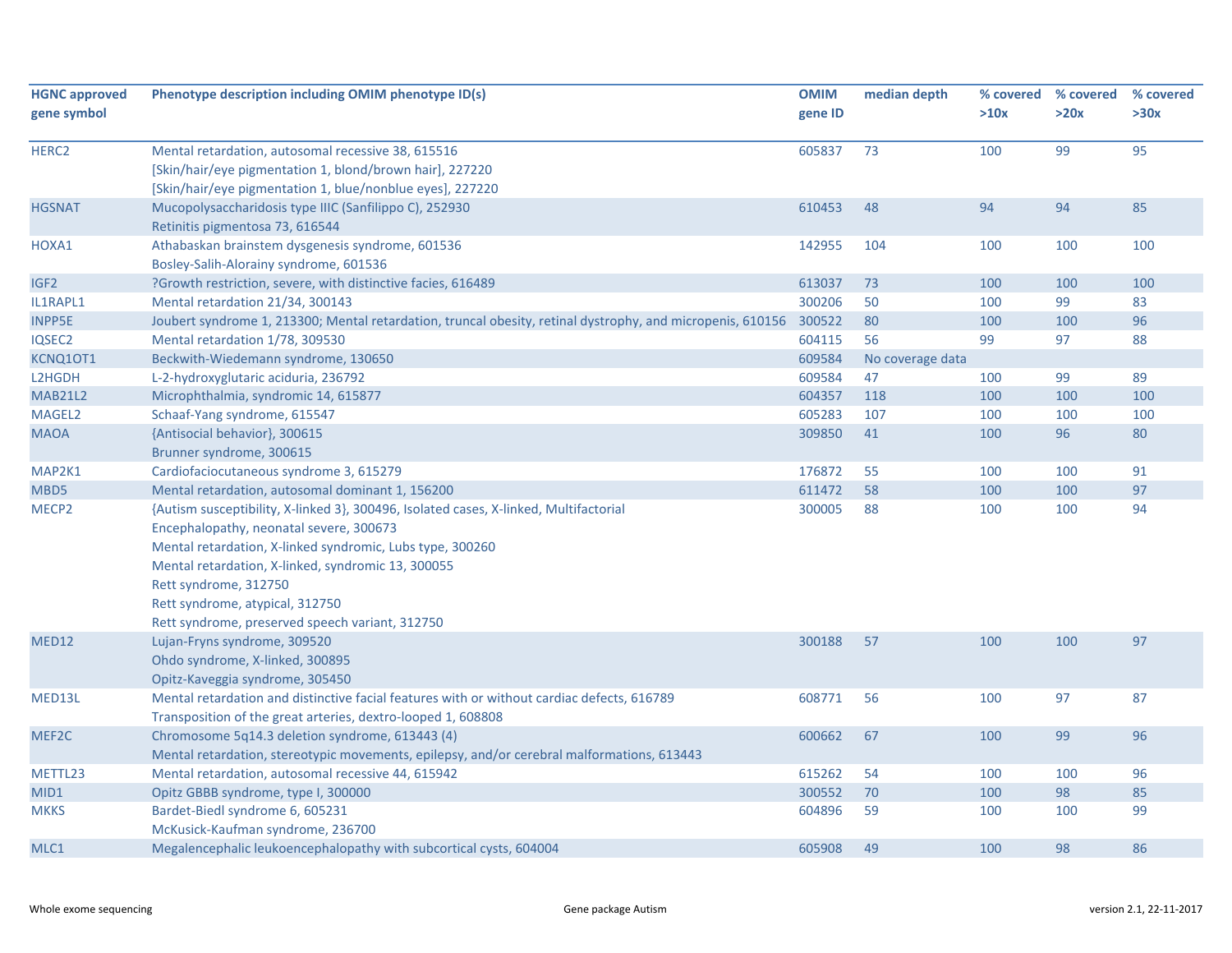| <b>HGNC approved</b> | Phenotype description including OMIM phenotype ID(s)                                                                                                                                                                                                                        | <b>OMIM</b> | median depth | % covered | % covered | % covered |
|----------------------|-----------------------------------------------------------------------------------------------------------------------------------------------------------------------------------------------------------------------------------------------------------------------------|-------------|--------------|-----------|-----------|-----------|
| gene symbol          |                                                                                                                                                                                                                                                                             | gene ID     |              | >10x      | >20x      | >30x      |
| <b>MUT</b>           | Methylmalonic aciduria, mut(0) type, 251000                                                                                                                                                                                                                                 | 609058      | 56           | 100       | 98        | 86        |
| MYT1L                | Mental retardation, autosomal dominant 39, 616521                                                                                                                                                                                                                           | 613084      | 67           | 100       | 99        | 94        |
| <b>NAGLU</b>         | ?Charcot-Marie-Tooth disease, axonal, type 2V, 616491<br>Mucopolysaccharidosis type IIIB (Sanfilippo B), 252920                                                                                                                                                             | 609701      | 80           | 100       | 97        | 90        |
| <b>NDP</b>           | Exudative vitreoretinopathy 2, X-linked, 305390<br>Norrie disease, 310600                                                                                                                                                                                                   | 300658      | 57           | 100       | 100       | 100       |
| <b>NFIX</b>          | Marshall-Smith syndrome, 602535<br>Sotos syndrome 2, 614753                                                                                                                                                                                                                 | 164005      | 78           | 100       | 99        | 90        |
| <b>NHS</b>           | Cataract 40, X-linked, 302200<br>Nance-Horan syndrome, 302350                                                                                                                                                                                                               | 300457      | 44           | 100       | 92        | 84        |
| <b>NIPBL</b>         | Cornelia de Lange syndrome 1, 122470                                                                                                                                                                                                                                        | 608667      | 50           | 100       | 96        | 80        |
| NLGN3                | {Asperger syndrome susceptibility, X-linked 1}, 300494, Isolated cases, X-linked, Multifactorial<br>{Autism susceptibility, X-linked 1}, 300425, Isolated cases, X-linked, Multifactorial                                                                                   | 300336      | 66           | 100       | 99        | 94        |
| NLGN4X               | {Asperger syndrome susceptibility, X-linked 2}, 300497, Isolated cases, X-linked, Multifactorial<br>{Autism susceptibility, X-linked 2}, 300495, Isolated cases, X-linked, Multifactorial<br>Mental retardation, X-linked, 300495, Isolated cases, X-linked, Multifactorial | 300427      | 153          | 100       | 100       | 100       |
| NLGN4Y               | No OMIM phenotype                                                                                                                                                                                                                                                           | 400028      | 25           | 65        | 59        | 44        |
| NPHP1                | Joubert syndrome 4, 609583<br>Nephronophthisis 1, juvenile, 256100<br>Senior-Loken syndrome-1, 266900                                                                                                                                                                       | 607100      | 39           | 100       | 92        | 67        |
| NR2F1                | Bosch-Boonstra-Schaaf optic atrophy syndrome, 615722                                                                                                                                                                                                                        | 132890      | 82           | 100       | 98        | 91        |
| NRXN1                | Pitt-Hopkins-like syndrome 2, 614325<br>{Schizophrenia, susceptibility to, 17}, 614332                                                                                                                                                                                      | 600565      | 67           | 100       | 99        | 93        |
| NRXN2                | No OMIM phenotype                                                                                                                                                                                                                                                           | 600566      | 74           | 100       | 99        | 95        |
| NRXN3                | No OMIM phenotype                                                                                                                                                                                                                                                           | 600567      | 73           | 100       | 100       | 96        |
| NSD1                 | Beckwith-Wiedemann syndrome, 130650<br>Leukemia, acute myeloid, 601626<br>Sotos syndrome 1, 117550                                                                                                                                                                          | 606681      | 56           | 100       | 99        | 92        |
| NSUN <sub>2</sub>    | Mental retardation, autosomal recessive 5, 611091                                                                                                                                                                                                                           | 610916      | 58           | 100       | 94        | 83        |
| OPHN1                | Mental retardation, X-linked, with cerebellar hypoplasia and distinctive facial appearance, 300486                                                                                                                                                                          | 300127      | 44           | 100       | 92        | $71\,$    |
| PAFAH1B1             | Lissencephaly 1, 607432, Isolated cases<br>Subcortical laminar heterotopia, 607432, Isolated cases                                                                                                                                                                          | 601545      | 62           | 100       | 98        | 88        |
| <b>PAH</b>           | [Hyperphenylalaninemia, non-PKU mild], 261600<br>Phenylketonuria, 261600                                                                                                                                                                                                    | 612349      | 45           | 100       | 97        | 82        |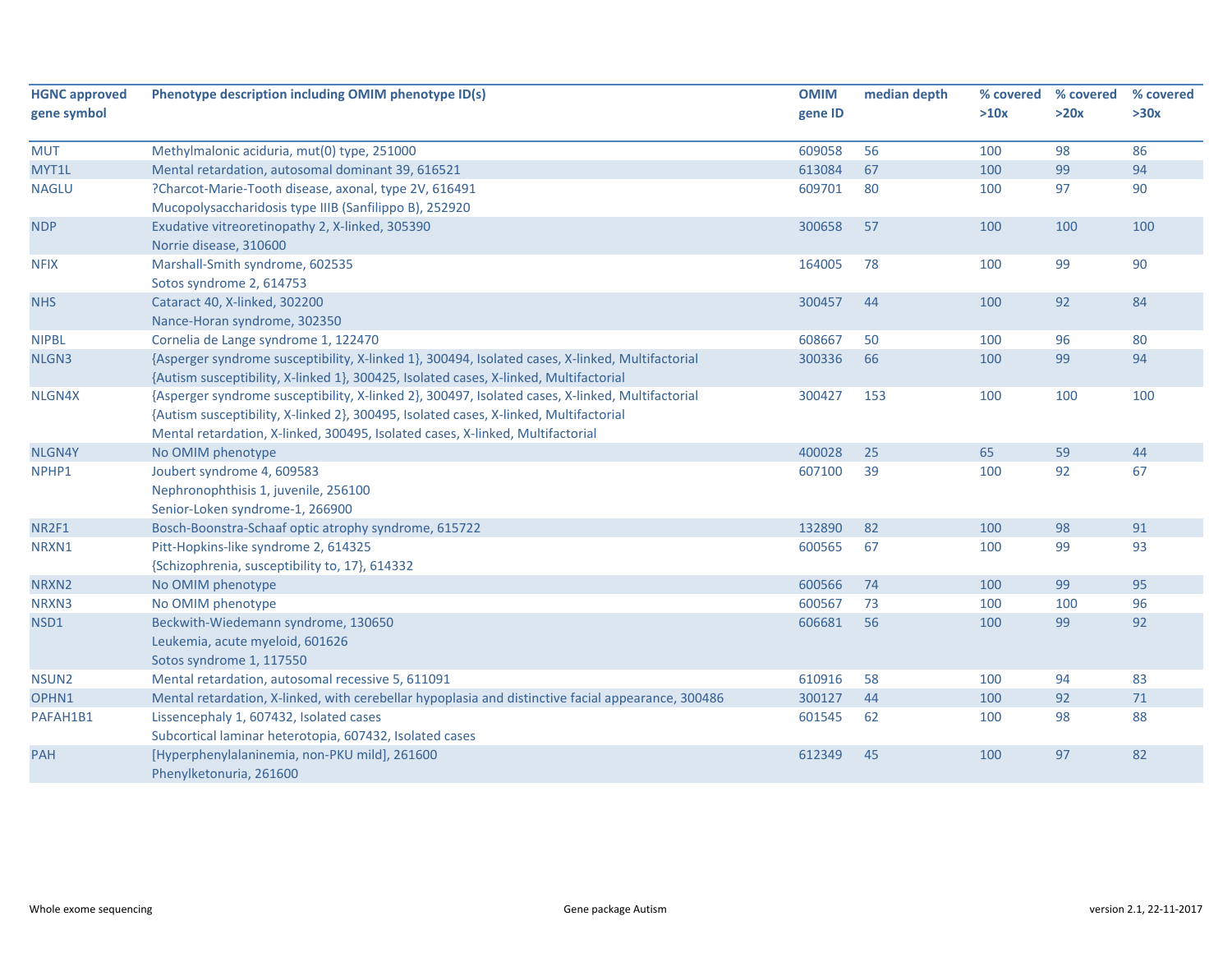| <b>HGNC approved</b> | Phenotype description including OMIM phenotype ID(s)                                               | <b>OMIM</b> | median depth | % covered | % covered | % covered |
|----------------------|----------------------------------------------------------------------------------------------------|-------------|--------------|-----------|-----------|-----------|
| gene symbol          |                                                                                                    | gene ID     |              | >10x      | >20x      | >30x      |
| PAX <sub>6</sub>     | Aniridia, 106210                                                                                   | 607108      | 50           | 100       | 98        | 84        |
|                      | Anterior segment dysgenesis 5, multiple subtypes, 604229                                           |             |              |           |           |           |
|                      | Cataract with late-onset corneal dystrophy, 106210                                                 |             |              |           |           |           |
|                      | ?Coloboma of optic nerve, 120430                                                                   |             |              |           |           |           |
|                      | ?Coloboma, ocular, 120200                                                                          |             |              |           |           |           |
|                      | Foveal hypoplasia 1, 136520                                                                        |             |              |           |           |           |
|                      | Keratitis, 148190                                                                                  |             |              |           |           |           |
|                      | ?Morning glory disc anomaly, 120430                                                                |             |              |           |           |           |
|                      | Optic nerve hypoplasia, 165550                                                                     |             |              |           |           |           |
| PCDH19               | Epileptic encephalopathy, early infantile, 9, 300088                                               | 300460      | 92           | 100       | 99        | 92        |
| PEX7                 | Peroxisome biogenesis disorder 9B, 614879                                                          | 601757      | 43           | 100       | 100       | 87        |
|                      | Rhizomelic chondrodysplasia punctata, type 1, 215100                                               |             |              |           |           |           |
| PHF8                 | Mental retardation syndrome, X-linked, Siderius type, 300263                                       | 300560      | 49           | 100       | 96        | 74        |
| <b>PIGV</b>          | Hyperphosphatasia with mental retardation syndrome 1, 239300                                       | 610274      | 71           | 100       | 100       | 94        |
| <b>POGZ</b>          | White-Sutton syndrome, 616364                                                                      | 614787      | 65           | 100       | 98        | 90        |
| POMGNT1              | Muscular dystrophy-dystroglycanopathy (congenital with brain and eye anomalies), type A, 3, 253280 | 606822      | 63           | 100       | 100       | 95        |
|                      | Muscular dystrophy-dystroglycanopathy (congenital with mental retardation), type B, 3, 613151      |             |              |           |           |           |
|                      | Muscular dystrophy-dystroglycanopathy (limb-girdle), type C, 3, 613157                             |             |              |           |           |           |
|                      | Retinitis pigmentosa 76, 617123                                                                    |             |              |           |           |           |
| POMT1                | Muscular dystrophy-dystroglycanopathy (congenital with brain and eye anomalies), type A, 1, 236670 | 607423      | 69           | 100       | 100       | 98        |
|                      | Muscular dystrophy-dystroglycanopathy (congenital with mental retardation), type B, 1, 613155      |             |              |           |           |           |
|                      | Muscular dystrophy-dystroglycanopathy (limb-girdle), type C, 1, 609308                             |             |              |           |           |           |
| PQBP1                | Renpenning syndrome, 309500                                                                        | 300463      | 92           | 100       | 100       | 100       |
| <b>PRODH</b>         | Hyperprolinemia, type I, 239500                                                                    | 606810      | 60           | 100       | 92        | 81        |
|                      | {Schizophrenia, susceptibility to, 4}, 600850                                                      |             |              |           |           |           |
| PRSS12               | Mental retardation, autosomal recessive 1, 249500                                                  | 606709      | 59           | 100       | 100       | 93        |
| PTCHD1               | {Autism, susceptibility to, X-linked 4}, 300830                                                    | 300828      | 59           | 100       | 100       | 98        |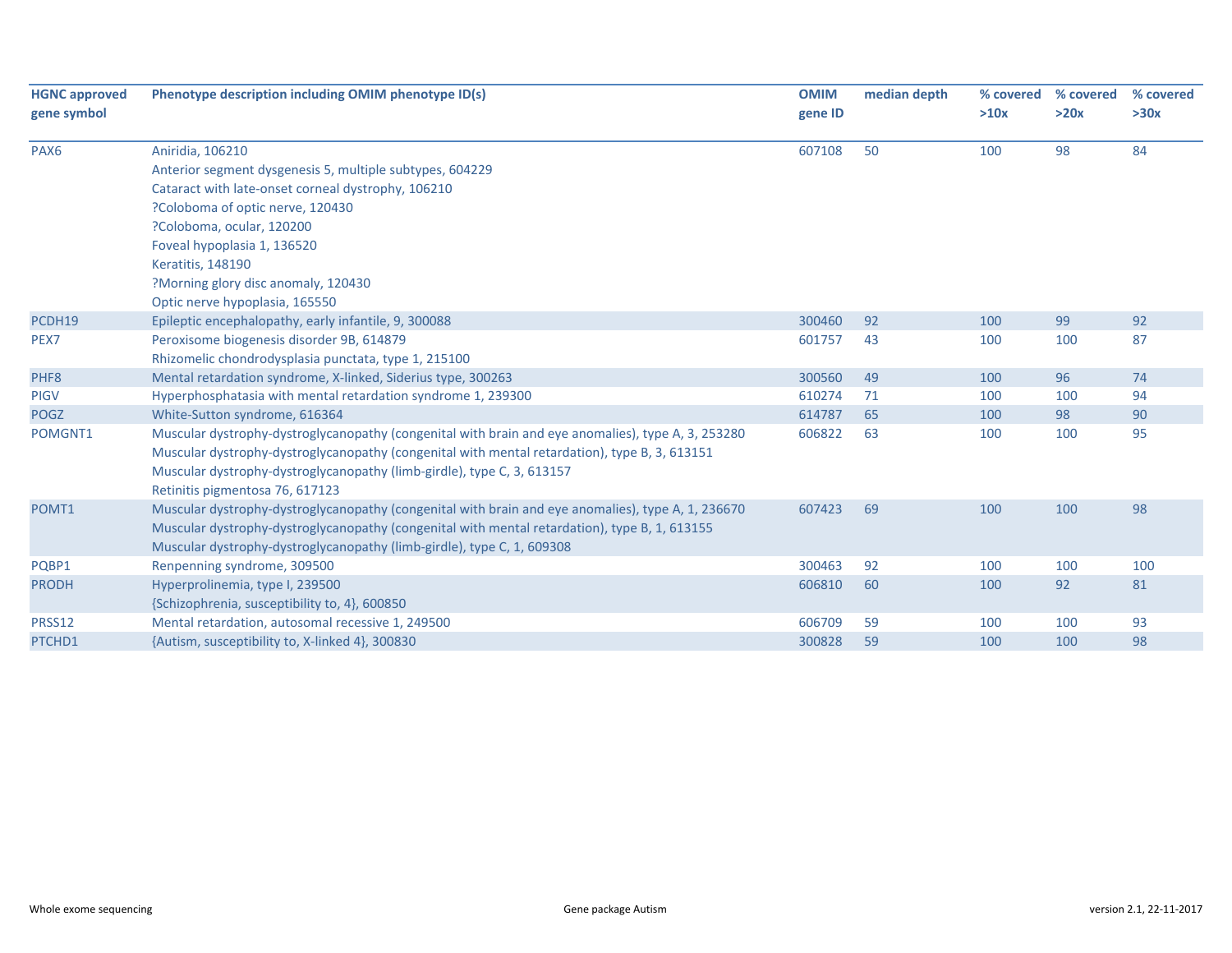| <b>HGNC</b> approved | Phenotype description including OMIM phenotype ID(s)              | <b>OMIM</b> | median depth |      | % covered % covered | % covered |
|----------------------|-------------------------------------------------------------------|-------------|--------------|------|---------------------|-----------|
| gene symbol          |                                                                   | gene ID     |              | >10x | >20x                | >30x      |
| <b>PTEN</b>          | Bannayan-Riley-Ruvalcaba syndrome, 153480                         | 601728      | 85           | 92   | 81                  | 77        |
|                      | Cowden syndrome 1, 158350                                         |             |              |      |                     |           |
|                      | Endometrial carcinoma, somatic, 608089                            |             |              |      |                     |           |
|                      | {Glioma susceptibility 2}, 613028                                 |             |              |      |                     |           |
|                      | Lhermitte-Duclos syndrome, 158350                                 |             |              |      |                     |           |
|                      | Macrocephaly/autism syndrome, 605309                              |             |              |      |                     |           |
|                      | Malignant melanoma, somatic, 155600                               |             |              |      |                     |           |
|                      | {Meningioma}, 607174                                              |             |              |      |                     |           |
|                      | PTEN hamartoma tumor syndrome                                     |             |              |      |                     |           |
|                      | {Prostate cancer, somatic}, 176807                                |             |              |      |                     |           |
|                      | Squamous cell carcinoma, head and neck, somatic, 275355           |             |              |      |                     |           |
|                      | VATER association with macrocephaly and ventriculomegaly, 276950  |             |              |      |                     |           |
| PTPN11               | LEOPARD syndrome 1, 151100                                        | 176876      | 57           | 100  | 96                  | 80        |
|                      | Leukemia, juvenile myelomonocytic, somatic, 607785                |             |              |      |                     |           |
|                      | Metachondromatosis, 156250                                        |             |              |      |                     |           |
|                      | Noonan syndrome 1, 163950                                         |             |              |      |                     |           |
| RAB39B               | Mental retardation, X-linked 72, 300271                           | 300774      | 50           | 100  | 100                 | 96        |
|                      | ?Waisman syndrome, 311510                                         |             |              |      |                     |           |
| RAI1                 | Smith-Magenis syndrome, 182290, Isolated cases                    | 607642      | 99           | 100  | 100                 | 100       |
| <b>RAX</b>           | Microphthalmia, isolated 3, 611038                                | 601881      | 72           | 100  | 100                 | 89        |
| <b>RNF135</b>        | Macrocephaly, macrosomia, facial dysmorphism syndrome, 614192     | 611358      | 59           | 100  | 100                 | 97        |
| <b>RPGRIP1L</b>      | COACH syndrome, 216360                                            | 610937      | 47           | 97   | 94                  | 77        |
|                      | Joubert syndrome 7, 611560                                        |             |              |      |                     |           |
|                      | Meckel syndrome 5, 611561                                         |             |              |      |                     |           |
| RPL5                 | Diamond-Blackfan anemia 6, 612561                                 | 603634      | 50           | 100  | 96                  | 84        |
| SATB <sub>2</sub>    | Glass syndrome, 612313                                            | 608148      | 69           | 100  | 98                  | 87        |
| SCN1A                | Epilepsy, generalized, with febrile seizures plus, type 2, 604403 | 182389      | 67           | 100  | 100                 | 94        |
|                      | Epileptic encephalopathy, early infantile, 6, 607208              |             |              |      |                     |           |
|                      | Febrile seizures, familial, 3A, 604403                            |             |              |      |                     |           |
|                      | Migraine, familial hemiplegic, 3, 609634                          |             |              |      |                     |           |
| SCN <sub>2</sub> A   | Epileptic encephalopathy, early infantile, 11, 613721             | 182390      | 73           | 100  | 99                  | 95        |
|                      | Seizures, benign familial infantile, 3, 607745                    |             |              |      |                     |           |
| SCN8A                | ?Cognitive impairment with or without cerebellar ataxia, 614306   | 600702      | 72           | 100  | 99                  | 91        |
|                      | Epileptic encephalopathy, early infantile, 13, 614558             |             |              |      |                     |           |
|                      | Seizures, benign familial infantile, 5, 617080                    |             |              |      |                     |           |
| SETBP1               | Mental retardation, autosomal dominant 29, 616078                 | 611060      | 70           | 98   | 96                  | 94        |
|                      | Schinzel-Giedion midface retraction syndrome, 269150              |             |              |      |                     |           |
| SETD <sub>2</sub>    | Luscan-Lumish syndrome, 616831                                    | 612778      | 55           | 100  | 99                  | 91        |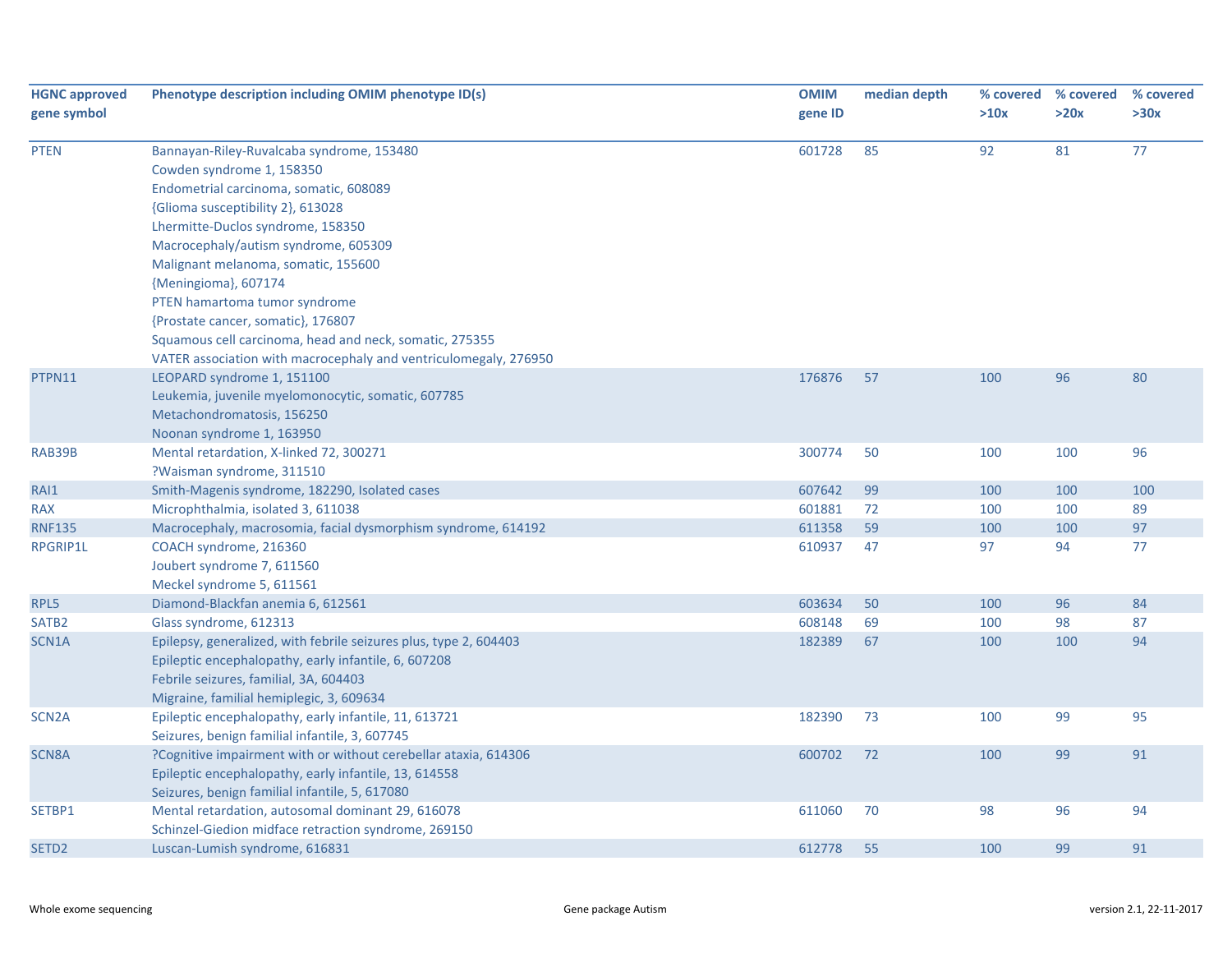| <b>HGNC approved</b> | Phenotype description including OMIM phenotype ID(s)                                                | <b>OMIM</b> | median depth |      | % covered % covered | % covered |
|----------------------|-----------------------------------------------------------------------------------------------------|-------------|--------------|------|---------------------|-----------|
| gene symbol          |                                                                                                     | gene ID     |              | >10x | >20x                | >30x      |
|                      |                                                                                                     |             |              |      |                     |           |
| SETD5                | Mental retardation, autosomal dominant 23, 615761                                                   | 615743      | 57           | 100  | 99                  | 90        |
| <b>SGSH</b>          | Mucopolysaccharidosis type IIIA (Sanfilippo A), 252900                                              | 605270      | 90           | 100  | 96                  | 94        |
| SHANK1               | No OMIM phenotype                                                                                   | 604999      | 62           | 98   | 96                  | 89        |
| SHANK <sub>2</sub>   | {Autism susceptibility 17}, 613436                                                                  | 603290      | 87           | 100  | 98                  | 95        |
| SHANK3               | Phelan-McDermid syndrome, 606232, Isolated cases                                                    | 606230      | 62           | 93   | 78                  | 72        |
|                      | {Schizophrenia 15}, 613950                                                                          |             |              |      |                     |           |
| <b>SLC35A3</b>       | ?Arthrogryposis, mental retardation, and seizures, 615553                                           | 605632      | 55           | 100  | 96                  | 76        |
| <b>SLC35C1</b>       | Congenital disorder of glycosylation, type IIc, 266265                                              | 605881      | 89           | 100  | 100                 | 99        |
| SLC3A1               | Cystinuria, 220100                                                                                  | 104614      | 63           | 100  | 99                  | 91        |
| SLC6A1               | Myoclonic-atonic epilepsy, 616421                                                                   | 137165      | 73           | 100  | 100                 | 96        |
| SLC6A8               | Cerebral creatine deficiency syndrome 1, 300352                                                     | 300036      | 79           | 100  | 97                  | 92        |
| SLC7A9               | Cystinuria, 220100                                                                                  | 604144      | 62           | 100  | 100                 | 96        |
| SLC9A6               | Mental retardation, X-linked syndromic, Christianson type, 300243                                   | 300231      | 54           | 100  | 94                  | 82        |
| SLC9A9               | ?{Autism susceptibility 16}, 613410                                                                 | 608396      | 42           | 100  | 97                  | 82        |
| SLITRK1              | Tourette syndrome, 137580                                                                           | 609678      | 68           | 100  | 100                 | 99        |
|                      | ?Trichotillomania, 613229, Multifactorial                                                           |             |              |      |                     |           |
| SMAD4                | Juvenile polyposis/hereditary hemorrhagic telangiectasia syndrome, 175050                           | 600993      | 59           | 100  | 100                 | 96        |
|                      | Myhre syndrome, 139210                                                                              |             |              |      |                     |           |
|                      | Pancreatic cancer, somatic, 260350                                                                  |             |              |      |                     |           |
|                      | Polyposis, juvenile intestinal, 174900                                                              |             |              |      |                     |           |
| SMARCA2              | Nicolaides-Baraitser syndrome, 601358                                                               | 600014      | 61           | 98   | 96                  | 85        |
| SMC <sub>3</sub>     | Cornelia de Lange syndrome 3, 610759                                                                | 606062      | 56           | 100  | 97                  | 83        |
| <b>SOX10</b>         | PCWH syndrome, 609136                                                                               | 602229      | 68           | 100  | 100                 | 100       |
|                      | Waardenburg syndrome, type 2E, with or without neurologic involvement, 611584                       |             |              |      |                     |           |
|                      | Waardenburg syndrome, type 4C, 613266                                                               |             |              |      |                     |           |
| SYNGAP1              | Mental retardation, autosomal dominant 5, 612621                                                    | 603384      | 93           | 98   | 98                  | 97        |
| <b>TBC1D20</b>       | Warburg micro syndrome 4, 615663                                                                    | 611663      | 53           | 98   | 93                  | 93        |
| <b>TCF12</b>         | Craniosynostosis 3, 615314                                                                          | 600480      | 50           | 100  | 99                  | 87        |
| <b>TM4SF20</b>       | {Specific language impairment 5}, 615432                                                            | 615404      | 42           | 100  | 98                  | 86        |
| <b>TMEM5</b>         | Muscular dystrophy-dystroglycanopathy (congenital with brain and eye anomalies), type A, 10, 615041 | 605862      | 58           | 100  | 98                  | 78        |
| <b>TRAPPC9</b>       | Mental retardation, autosomal recessive 13, 613192                                                  | 611966      | 68           | 100  | 99                  | 92        |
| TSC1                 | Focal cortical dysplasia, type II, somatic, 607341                                                  | 605284      | 105          | 100  | 100                 | 100       |
|                      | Lymphangioleiomyomatosis, 606690                                                                    |             |              |      |                     |           |
|                      | Tuberous sclerosis-1, 191100                                                                        |             |              |      |                     |           |
| TSC2                 | ?Focal cortical dysplasia, type II, somatic, 607341                                                 | 191092      | 104          | 100  | 100                 | 100       |
|                      | Lymphangioleiomyomatosis, somatic, 606690                                                           |             |              |      |                     |           |
|                      | Tuberous sclerosis-2, 613254                                                                        |             |              |      |                     |           |
| <b>TUBA1A</b>        | Lissencephaly 3, 611603                                                                             | 602529      | 89           | 100  | 100                 | 100       |